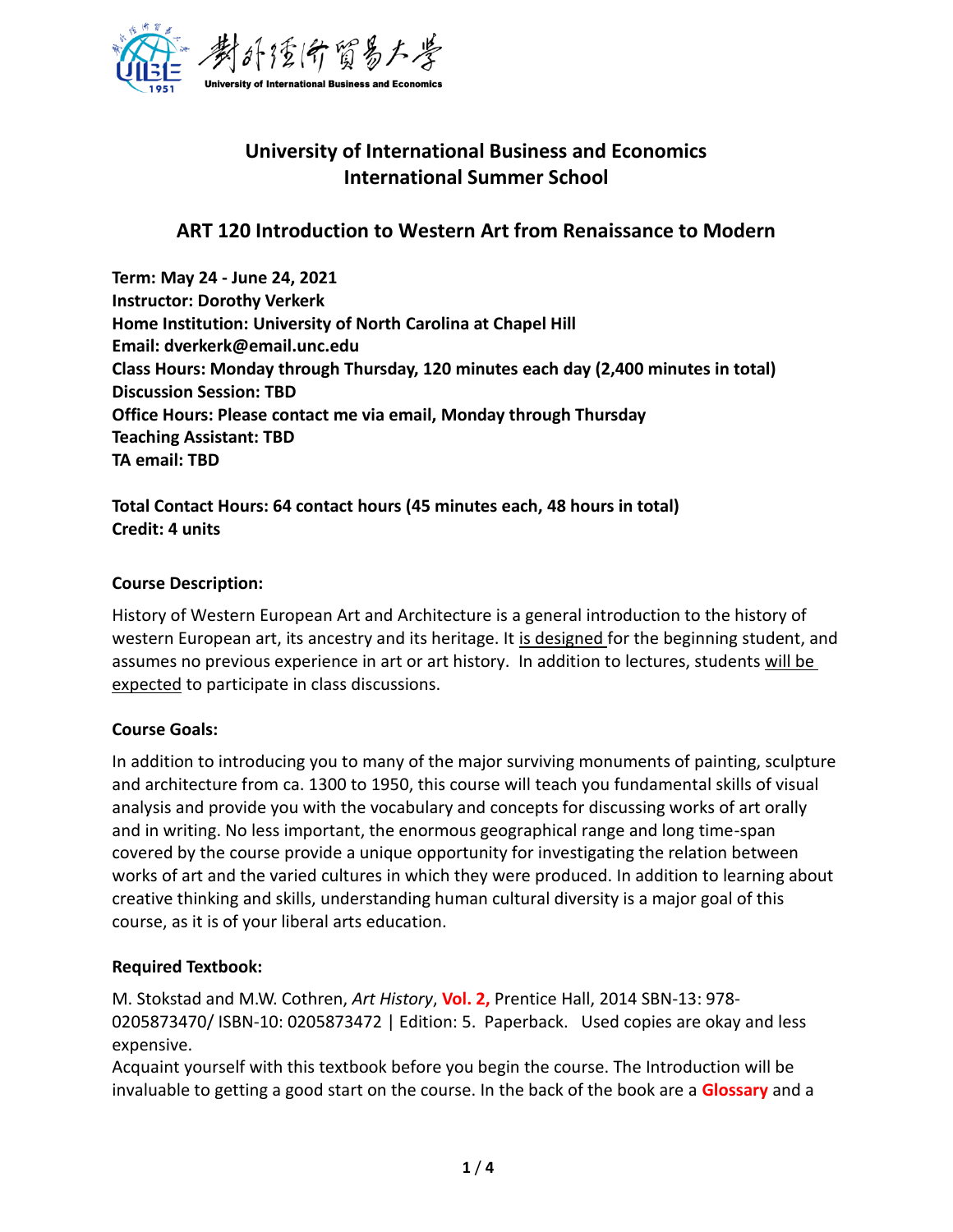

Bibliography for those who want to read further. The Glossary is an important took since you will be required to learn specialized terms for art history.

*Lecture Power Points***:** Every lecture will be composed of a power point that will be made available to you. The power point will include: all works of art discussed in lecture, all vocabulary that you are responsible for on quizzes and the exam. Typically, these will be made available to you *before the class*.

*Writing:* There will be a 10-page writing requirement. These will consist of short (2-page) inclass writing exercises that will develop your ability to translate what your eye sees to the written word. Often, this process will lead to a better visual analysis of a work of art. Attendance: The course moves quickly and missing "classes" will seriously impact your ability to perform well on the quizzes, writing exercises and exams. However, illnesses and family emergencies do happen, so let your professor and/or teaching assistant know if you will miss a deadline. Be sure to keep up with the course content by reading the appropriate pages in the textbook and reviewing the power points.

### **Grading Policy:**

Quizzes: 15% (total of 60%) Final Exam: 20% Writing: 20%

### **Grading Scale:**

Assignments and examinations will be graded according to the following grade scale:

|           | 90-100    | C+ | $72 - 74$ |
|-----------|-----------|----|-----------|
| А-        | 85-89     |    | 68-71     |
| $B+$      | 82-84     |    | 64-67     |
| В         | 78-81     |    | 60-63     |
| <b>B-</b> | $75 - 77$ |    | below 60  |

**Course Schedule**: (this schedule will be adhered to as closely as possible; however,

circumstances may make it necessary to adjust)

### **WEEK ONE**:

Monday: Introduction and 15<sup>th</sup> c. Italian Renaissance Tuesday: 15<sup>th</sup> c. Northern Renaissance Wednesday: 16<sup>th</sup> c. Italian Renaissance; writing exercise Thursday: **QUIZ**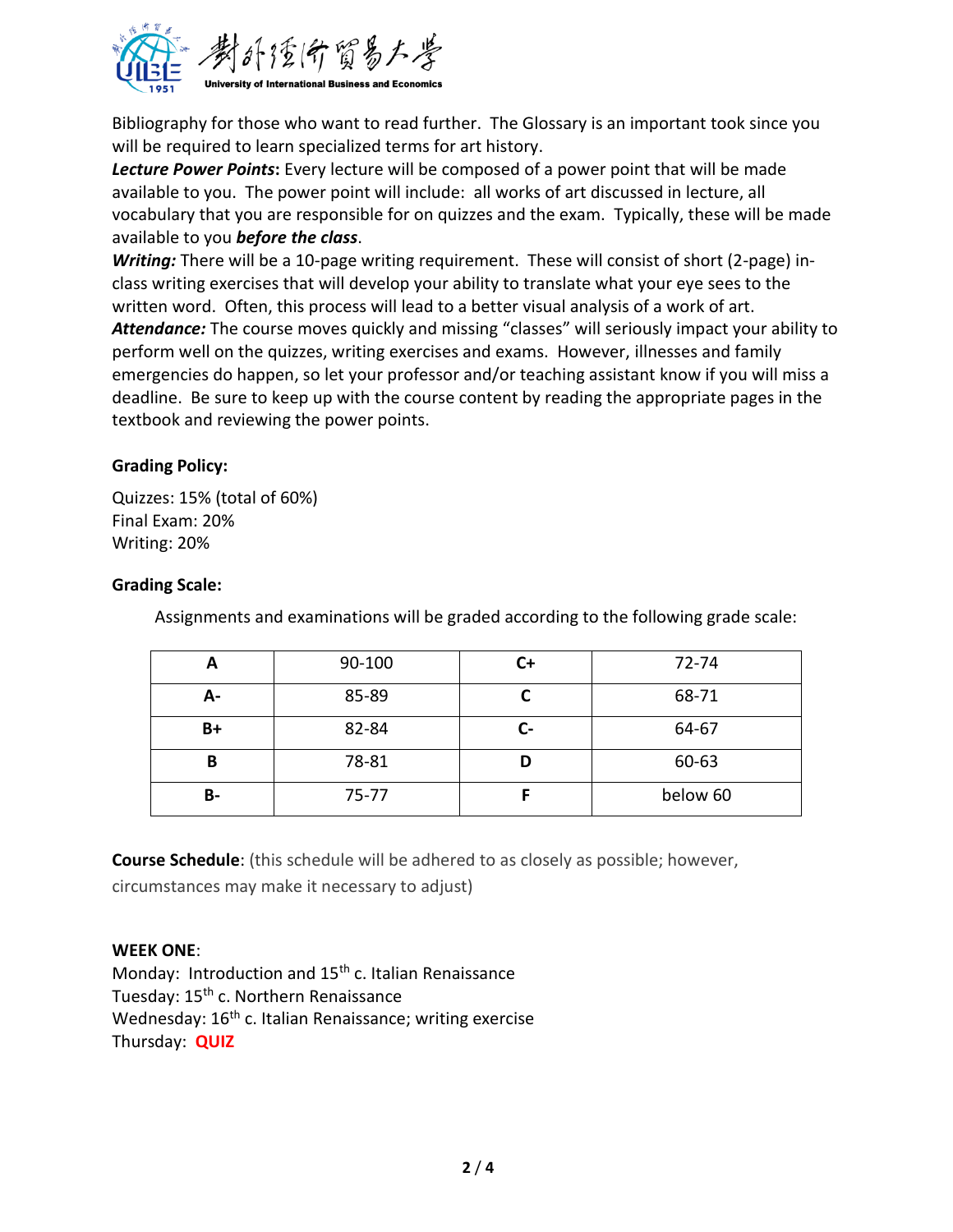

**WEEK TWO:** Monday: Italian Baroque Tuesday: Northern Baroque Wednesday: Northern Baroque, con't. and Rococo; writing exercise Thursday: **QUIZ**

#### **WEEK THREE:**

Monday: Neo-Classicism Tuesday: Romanticism Wednesday: Realism; writing exercise Thursday: **QUIZ**

#### **WEEK FOUR:**

Monday: Impressionism Tuesday: Post-Impressionism Wednesday: Modern Art (Cubism); writing exercise Thursday: **QUIZ**

#### **WEEK FIVE:**

Monday: Modern Art (the "isms") Tuesday: Modern Art Wednesday: Modern Architecture; writing exercise Thursday: **FINAL**

#### **Quiz and Exam format:**

The quizzes and final exam will cover work discussed in lecture and class discussions. One of your most important resources is the power point. This is important: The Quizzes and exams are "open book." What does this mean? **You may bring to the quizzes and exams all of your lecture notes, your laptop and your cell phone. You may access the internet during the testing period. You are being tested on HOW you are developing your skills and vocabulary, not just what you can memorize in a few days.** 

#### **Quizzes and Exams will include the following:**

**1. Slide Comparisons**. Two slides are shown, and you are asked to answer a question that involves comparing or contrasting them. In such comparisons, it is important to address specific qualities or features of the works of art, and use them as evidence to support more general conclusions. IDENTIFY EACH WORK OF ART/ARCHITECTURE FULLY:

**2. Unknowns.** You will be asked to discuss a work of art or architecture which you have not seen in lecture or in class discussion. Based on the knowledge you have acquired, you will discuss the medium, the subject, the style, and the possible function of the "unknown" work of